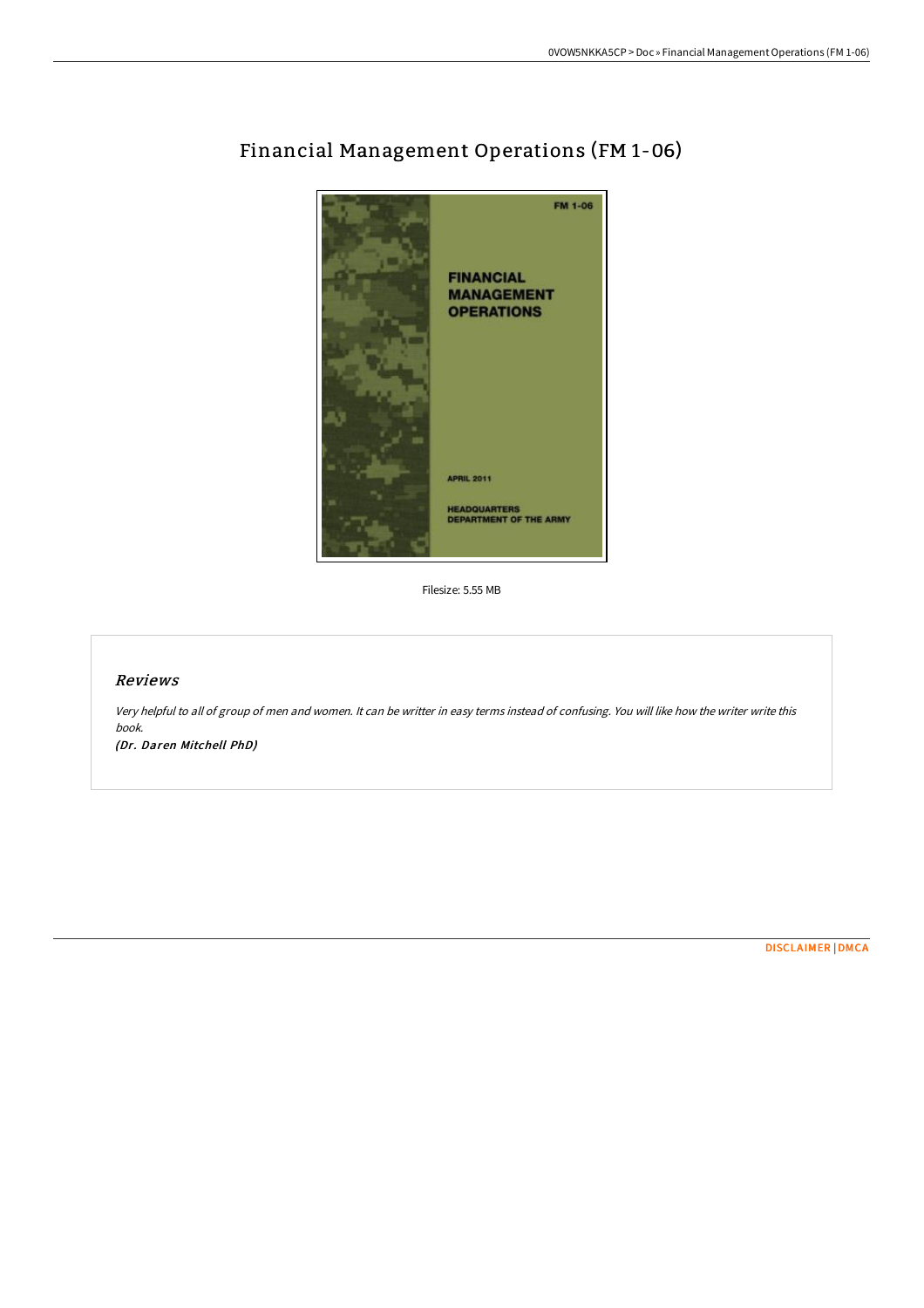# FINANCIAL MANAGEMENT OPERATIONS (FM 1-06)



To download Financial Management Operations (FM 1-06) PDF, you should click the button beneath and save the ebook or have access to other information which are highly relevant to FINANCIAL MANAGEMENT OPERATIONS (FM 1-06) ebook.

Createspace Independent Publishing Platform, United States, 2012. Paperback. Book Condition: New. 279 x 216 mm. Language: English . Brand New Book \*\*\*\*\* Print on Demand \*\*\*\*\*.FM 1-06, Financial Management Operations, is the Army s keystone manual for Financial Management (FM). Its purpose is to provide the authoritative doctrine on how FM supports the full spectrum of operations as a component of the theater sustainment warfighting function. It expands on existing doctrine introduced in FM 4-0, Sustainment, to incorporate a broader approach to supporting the fighting force. The intent of this manual is to describe how FM complements combat power, supports strategic and operational reach, and enables endurance. This manual provides the foundation of FM doctrine, organizations, training, materiel, leadership and education, personnel, and facilities development to support the modular Army, and establishes how FM operations are integrated and synchronized into the overall operations process - plan, prepare, execute and assess. The term Financial Management refers to both finance operations (FO) and resource management (RM) responsibilities. The fundamental purpose of the Army is to provide joint force commanders with sustained and decisive land forces necessary to fight and win the nation s wars. Focused FM support that is responsive, flexible, and precise is crucial to the Army s ability to rapidly project power with the most capable forces at the decisive time and place. FM must provide support during the simultaneous execution of the elements of full spectrum operations: offense, defense, stability, or civil support. The manual recognizes that FM is provided by active and reserve components, Department of Defense and Department of the Army civilians, joint, and multinational assets. This manual also recognizes that FM, like other sustainment functions, is a commander s combat multiplier, and must be involved throughout the entire military decisionmaking process. It is managed, executed, and...

 $\mathbb{R}$ Read Financial [Management](http://techno-pub.tech/financial-management-operations-fm-1-06-paperbac.html) Operations (FM 1-06) Online  $\begin{tabular}{|c|c|} \hline \multicolumn{1}{|c|}{\textbf{P}W} \end{tabular}$ Download PDF Financial [Management](http://techno-pub.tech/financial-management-operations-fm-1-06-paperbac.html) Operations (FM 1-06)